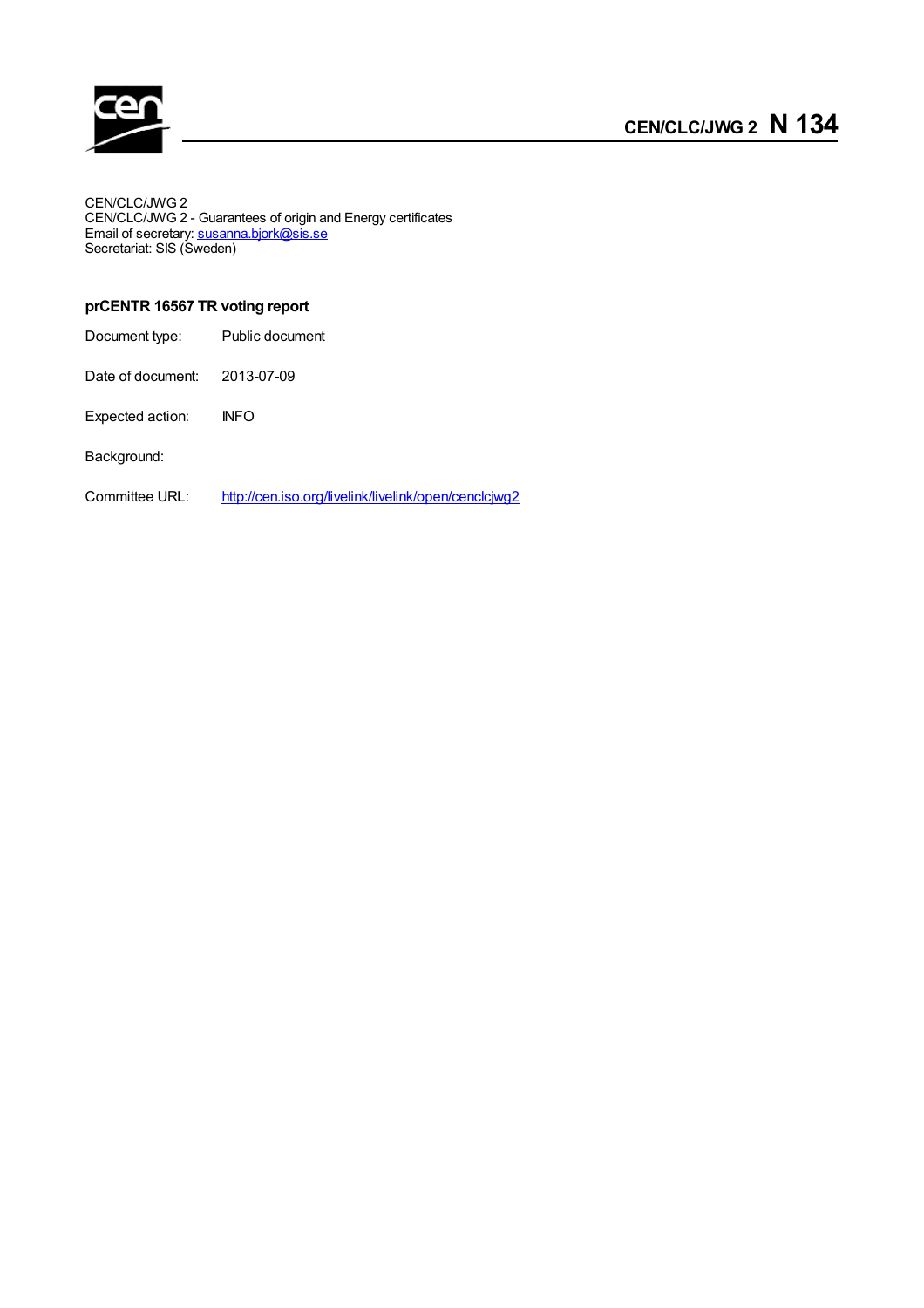### **RESULT OF TC APPROVAL ON DRAFT TECHNICAL REPORT**



**E** UROPEAN COMMITTEE FOR STANDARDIZATION EUROPEAN COMMITTEE FOR STANDARDIZATION<br>C O M I T É E U R O P É E N D E N O R M A L I S A T I O N COMITÉ EUROPÉEN DE NORMALISATION<br>EUROPÄISCHES KOMITEE FÜR NORMUNG

## **prCEN/TR 16567 Conclusion : Accept**

#### Originator : **CEN/CLC/JWG 2** Secretariat : SIS

#### Work item : **JW002002**

Title : Energy Efficiency Obligation Schemes in Europe — Overview and analysis of main features and possibilities for harmonisation

Submission date 2013-07-09 2013-07-04

| CEN member<br>Date of<br>reply<br>country |            |                | Votes        |           | Agreement with<br>the translation | Remarks |
|-------------------------------------------|------------|----------------|--------------|-----------|-----------------------------------|---------|
|                                           | Acc.       | Rej.           | Abs.         | of titles |                                   |         |
| Austria                                   | 2013-06-28 |                | $\mathsf{X}$ |           |                                   |         |
| Belgium                                   |            |                |              |           |                                   |         |
| <b>Bulgaria</b>                           |            |                |              |           |                                   |         |
| Cyprus                                    |            |                |              |           |                                   |         |
| Czech<br>Republic                         | 2013-06-28 | X              |              |           |                                   |         |
| Denmark                                   |            |                |              |           |                                   |         |
| Estonia                                   |            |                |              |           |                                   |         |
| Finland                                   | 2013-07-02 | X              |              |           |                                   |         |
| France                                    |            |                |              |           |                                   |         |
| Germany                                   | 2013-06-26 | X              |              |           |                                   |         |
| Greece                                    |            |                |              |           |                                   |         |
| Hungary                                   |            |                |              |           |                                   |         |
| Iceland                                   |            |                |              |           |                                   |         |
| Ireland                                   |            |                |              |           |                                   |         |
| Italy                                     | 2013-07-03 | X              |              |           |                                   |         |
| Latvia                                    |            |                |              |           |                                   |         |
| Lithuania                                 | 2013-06-20 | X              |              |           |                                   |         |
| Luxembourg                                |            |                |              |           |                                   |         |
| Malta                                     |            |                |              |           |                                   |         |
| Netherlands                               | 2013-06-20 | $\pmb{\times}$ |              |           |                                   |         |
| Norway                                    |            |                |              |           |                                   |         |
| Poland                                    | 2013-07-01 | X              |              |           |                                   |         |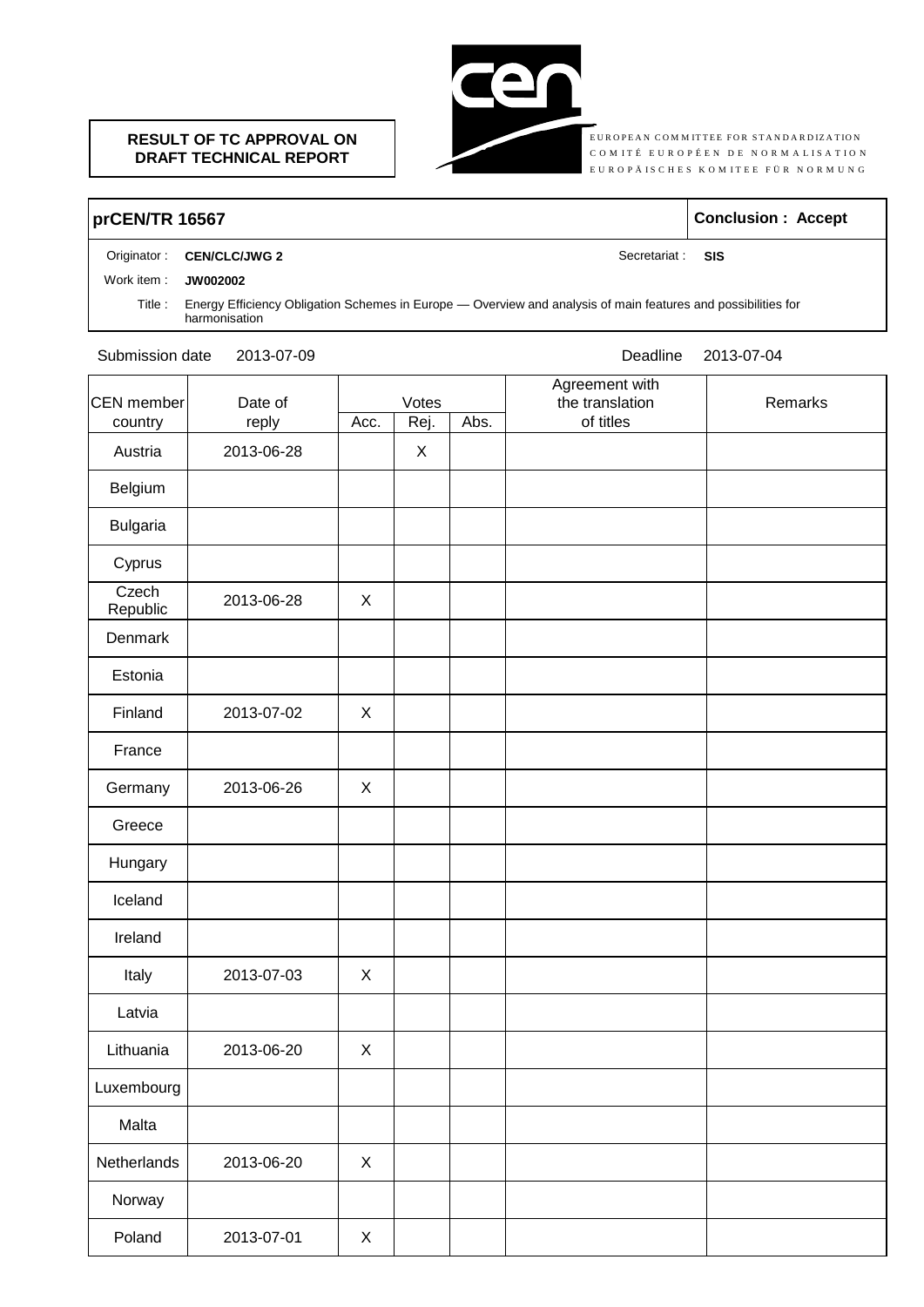# **prCEN/TR** 16567 **Conclusion : Accept**

Originator : **CEN/CLC/JWG 2** Secretariat : **SIS** 

Work item : **JW002002**

Title : Energy Efficiency Obligation Schemes in Europe — Overview and analysis of main features and possibilities for harmonisation

#### Submission date 2013-07-09 Deadline

2013-07-04

| <b>CEN</b> member | Date of                           |      | Votes |      | Agreement with<br>the translation | Remarks |
|-------------------|-----------------------------------|------|-------|------|-----------------------------------|---------|
| country           | reply                             | Acc. | Rej.  | Abs. | of titles                         |         |
| Portugal          |                                   |      |       |      |                                   |         |
| Romania           | 2013-07-05                        | X    |       |      |                                   |         |
| Slovakia          | 2013-07-02                        | X    |       |      |                                   |         |
| Slovenia          |                                   |      |       |      |                                   |         |
| Spain             | 2013-07-04                        |      |       | X    |                                   |         |
| Sweden            | 2013-06-10                        | X    |       |      |                                   |         |
| Switzerland       | 2013-06-25                        |      |       | X    |                                   |         |
| United<br>Kingdom | 2013-06-21                        | X    |       |      |                                   |         |
|                   | Total of voting (simple majority) | 11   | 1     | 2    |                                   |         |